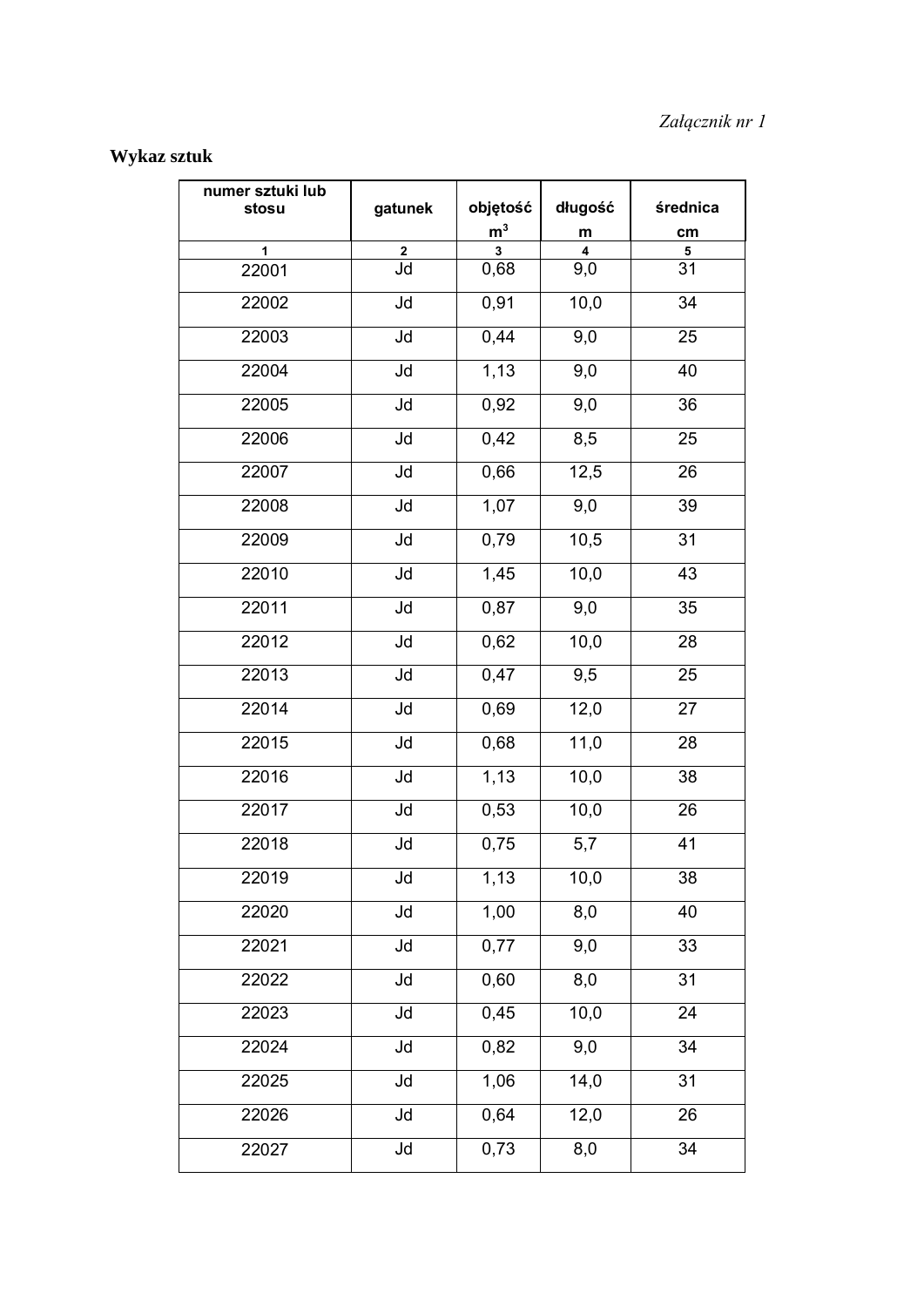| 22028 | Jd                       | 0,41              | 9,0              | 24              |
|-------|--------------------------|-------------------|------------------|-----------------|
| 22029 | Jd                       | 0,63              | 5,0              | 40              |
| 22030 | $\overline{\mathsf{d}}$  | 1,20              | 14,0             | 33              |
| 22031 | Jd                       | 0,86              | 8,0              | 37              |
| 22032 | $\overline{\mathsf{d}}$  | 0,57              | 10,0             | 27              |
| 22033 | Jd                       | 0,32              | 7,0              | 24              |
| 22034 | Jd                       | 1,25              | 9,5              | 41              |
| 22035 | Jd                       | 0,53              | 10,0             | 26              |
| 22036 | Jd                       | 1,22              | 8,0              | 44              |
| 22037 | $\overline{\mathsf{Jd}}$ | 0,97              | 9,0              | $\overline{37}$ |
| 22038 | $\overline{\mathsf{d}}$  | 0,68              | 8,5              | $\overline{32}$ |
| 22039 | Jd                       | 0,68              | 9,0              | 31              |
| 22040 | Jd                       | 0,97              | 9,0              | $\overline{37}$ |
| 22041 | Jd                       | 0,49              | 10,0             | 25              |
| 22042 | $\overline{\mathsf{Jd}}$ | 0,49              | 10,0             | $\overline{25}$ |
| 22043 | $\overline{\mathsf{d}}$  | 0,44              | 9,0              | $\overline{25}$ |
| 22044 | Jd                       | 0,45              | 10,0             | $\overline{24}$ |
| 22045 | Jd                       | 1,37              | 9,0              | 44              |
| 22046 | Jd                       | $\overline{0,}77$ | 9,0              | 33              |
| 22047 | Jd                       | 0,32              | 8,5              | 22              |
| 22048 | Jd                       | 0,49              | 10,0             | 25              |
| 22049 | Jd                       | 0,57              | 8,0              | 30              |
| 22050 | Jd                       | 0,57              | 8,0              | 30              |
| 22051 | Jd                       | 0,36              | $\overline{8,0}$ | 24              |
| 22052 | Jd                       | 0,37              | 9,0              | 23              |
| 22053 | Jd                       | 0,43              | 9,5              | 24              |
| 22054 | Jd                       | 0,72              | 9,0              | 32              |
| 22055 | Jd                       | 0,38              | 8,5              | 24              |
| 22056 | $\overline{\mathsf{d}}$  | 0,77              | $\overline{9,0}$ | 33              |
| 22057 | Jd                       | 0,77              | 9,0              | 33              |
| 22058 | Jd                       | 0,81              | 8,0              | 36              |
| 22059 | $\overline{\mathsf{d}}$  | 0,52              | 8,5              | 28              |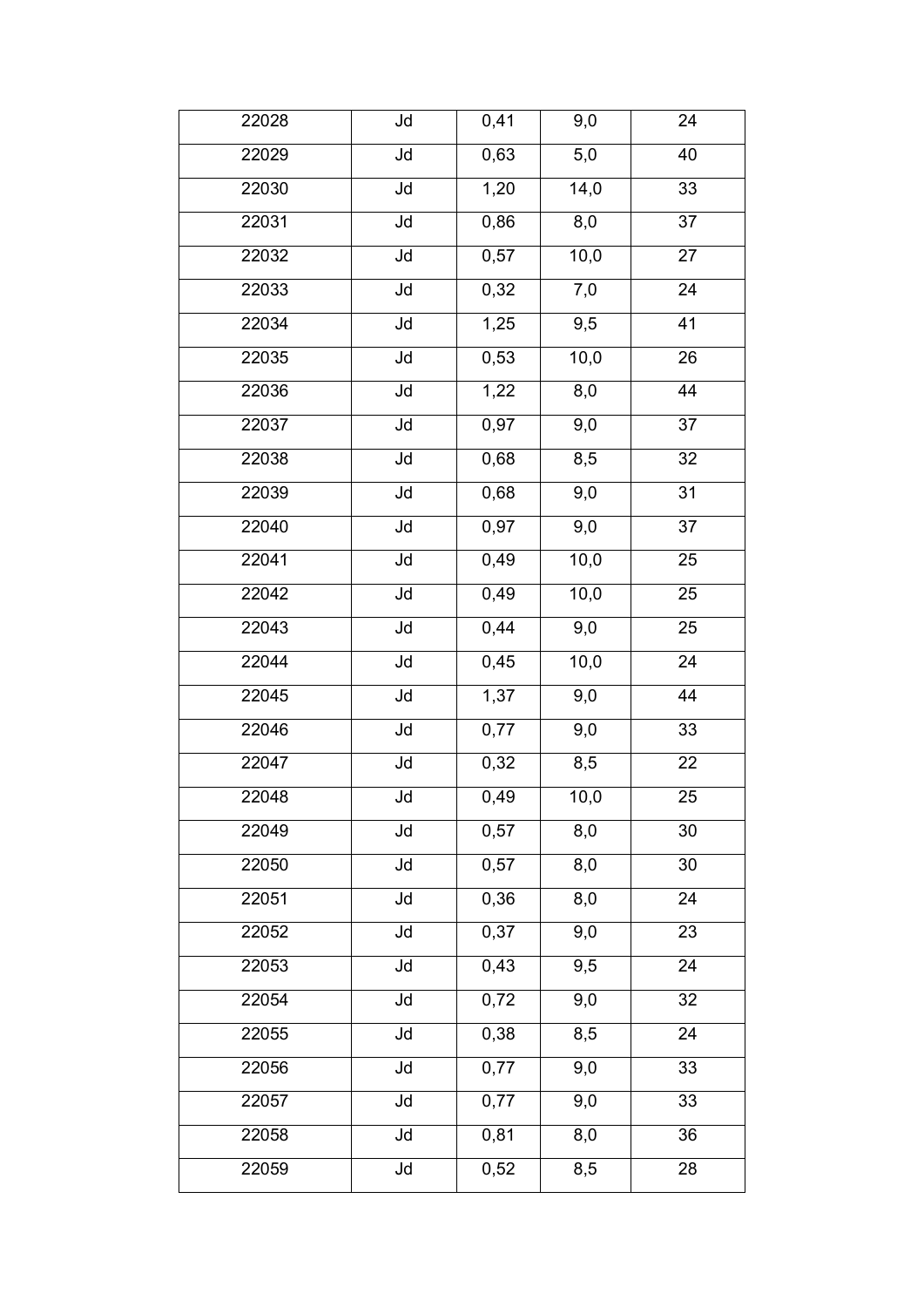| 22060 | Jd                      | 0,94 | 11,0             | 33              |
|-------|-------------------------|------|------------------|-----------------|
| 22061 | Jd                      | 0,53 | 10,0             | 26              |
| 22062 | Jd                      | 0,80 | 10,0             | 32              |
| 22063 | $\overline{\mathsf{d}}$ | 0,45 | 10,0             | 24              |
| 22064 | Jd                      | 1,02 | 10,0             | 36              |
| 22065 | Jd                      | 1,13 | 9,0              | 40              |
| 22066 | Jd                      | 0,41 | 9,0              | 24              |
| 22067 | Jd                      | 0,80 | 10,0             | 32              |
| 22068 | Jd                      | 0,67 | 9,5              | $30\,$          |
| 22069 | $\overline{\mathsf{d}}$ | 0,77 | $\overline{9,0}$ | $\overline{33}$ |
| 22070 | $\overline{\mathsf{d}}$ | 0,38 | 8,5              | 24              |
| 22071 | Jd                      | 1,06 | 14,0             | 31              |
| 22072 | Jd                      | 0,90 | 7,5              | $\overline{3}9$ |
| 22073 | Jd                      | 0,97 | 9,0              | 37              |
| 22074 | $\overline{\mathsf{d}}$ | 0,49 | 10,0             | $\overline{25}$ |
| 22075 | $\overline{\mathsf{d}}$ | 1,35 | 14,0             | 35              |
| 22076 | Jd                      | 0,92 | 14,0             | 29              |
| 22077 | Jd                      | 1,20 | 14,0             | 33              |
| 22078 | Jd                      | 0,48 | 9,0              | 26              |
| 22079 | Jd                      | 1,13 | 10,0             | 38              |
| 22080 | Jd                      | 0,49 | 10,0             | $\overline{2}5$ |
| 22081 | Jd                      | 0,96 | 10,0             | 35              |
| 22082 | Jd                      | 0,92 | 14,0             | 29              |
| 22083 | Jd                      | 0,99 | 14,0             | 30              |
| 22084 | Jd                      | 1,20 | 14,0             | 33              |
| 22085 | Jd                      | 0,31 | 7,5              | 23              |
| 22086 | $\overline{\mathsf{d}}$ | 0,92 | 14,0             | 29              |
| 22087 | Jd                      | 0,99 | 9,7              | 36              |
| 22088 | $\overline{\mathsf{d}}$ | 0,45 | 10,0             | $\overline{24}$ |
| 22089 | Jd                      | 0,57 | 8,0              | 30              |
| 22090 | Jd                      | 0,66 | 10,0             | 29              |
| 22091 | Jd                      | 0,52 | 9,0              | $\overline{2}$  |